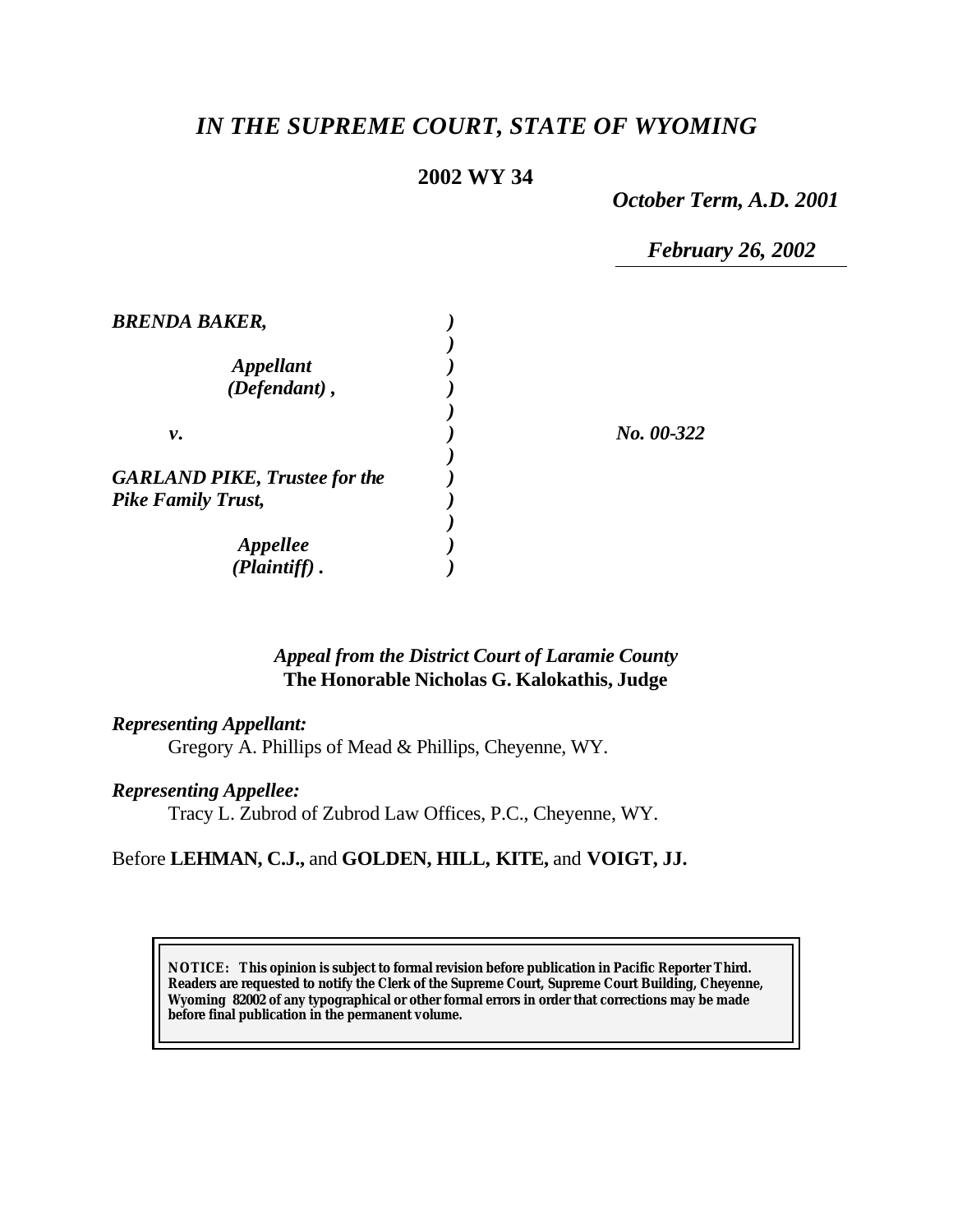#### **LEHMAN, Chief Justice.**

[¶1] This case requires that we determine whether a 1904 deed created an easement appurtenant, and not merely a license, on the disputed strip of land. Having determined that the 1904 deed created an easement appurtenant, we affirm.

#### *ISSUE*

[¶2] Appellant presents the statement of the issue:

Did the District Court err in determining that the 1904 deed created an easement appurtenant, and not merely a license, on the disputed strip of land?

#### *FACTS*

[¶3] The facts of this case are relatively simple and undisputed. This case focuses on a ten-foot strip of land (shaded area below) located on the northeast quarter of Block 259 in the City of Cheyenne. The southeast boundary of Lots 1 and 2 abut a city alley. In the early 1900s, Lots 1 and 2 were realigned into three residential parcels fronting Seymour Avenue. This isolated the most southeastern lot (presently owned by Appellant Baker) fully abutting the city alley and the middle lot (presently owned by Appellee Pike) from the city alley and without street access to the rear of the property. In order to allow access to the rear of the properties, the landowners created a ten-foot alley (shaded area below) that has been used since 1904. The following representation, taken from defendant's exhibit, should be helpful in gaining a perspective of the layout of the land at issue.

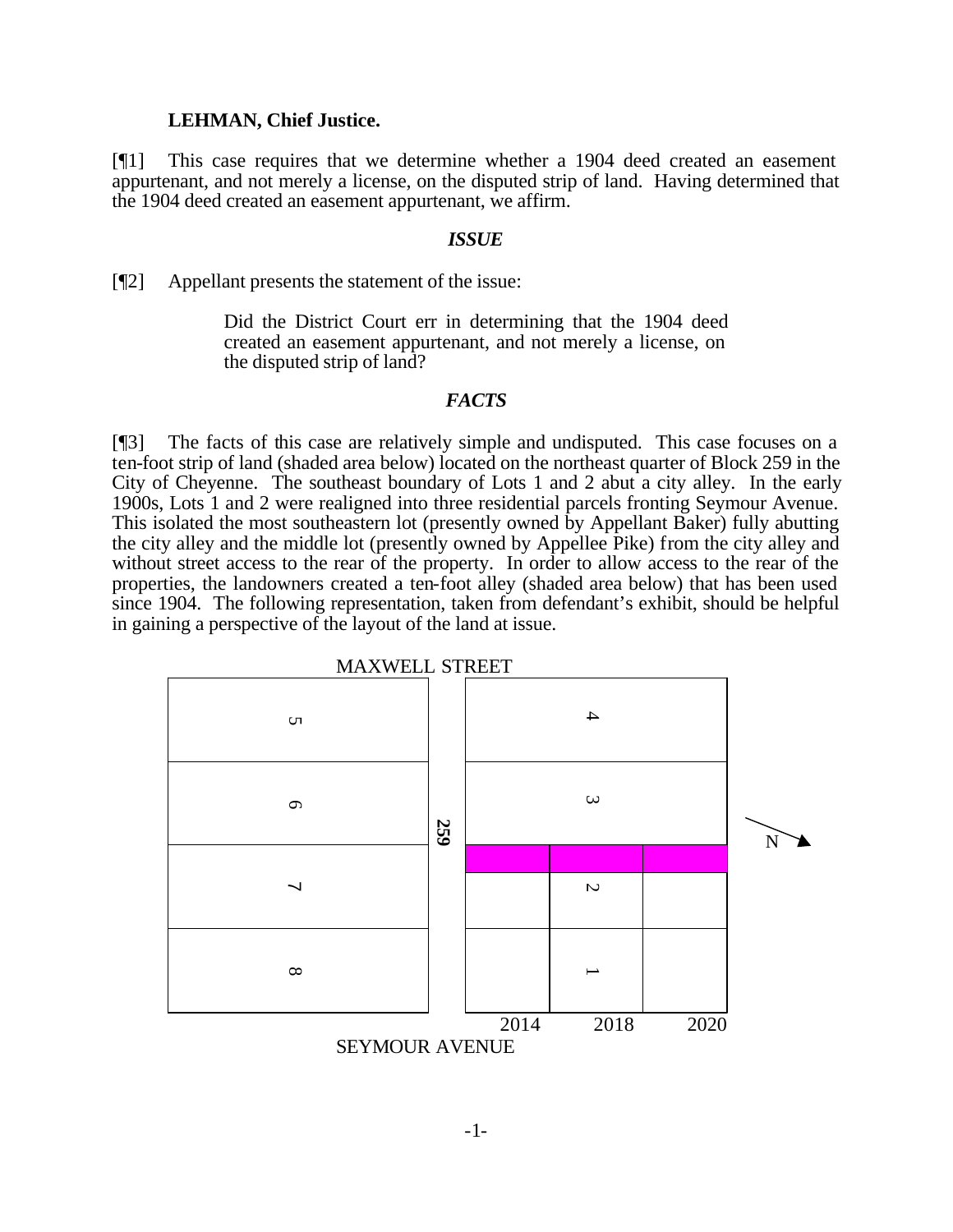[¶4] Pike is the trustee for the Pike Family Trust. The Pike Family Trust (hereafter "Pike") owns the middle forty-four feet of Lots 1 and 2 of Block 259, commonly known as 2018 Seymour Avenue. Ms. Baker owns the south forty-four feet of Lots 1 and 2 of Block 259, commonly known as 2014 Seymour Avenue. Thus, Pike and Baker are neighbors and the ten-foot alley exists across the western edge of the parties' property. The ten-foot alley continues past Pike's property to allow access to 2020 Seymour, but this portion of the alley is not at issue in the present appeal because it has been conveyed to the City of Cheyenne.

[¶5] On September 2, 1904, Baker's predecessor in interest conveyed all of the south forty-four feet of Lots 1 and 2 in Block 259, excepting that "[e]ach of the above named parties agree to maintain and keep open a ten foot alley on the west line of Lot Two (2)." This easement, as stated in the Warranty Deed, was binding upon "his heirs and assigns" forever. This property changed ownership six times between 1904 and 1996 without memorializing the private alley in writing. Finally, Baker obtained the property in 1996, subject to "all recorded easements pertaining to the conveyed real property." Further, Baker's closing documents associated with the purchase of 2014 Seymour Avenue referenced an easement. Specifically, the title insurance policy addressed the existence of an "[e]asement, 10 feet in width, for alley on the west line of Lot 2, as contained in instrument recorded September 2, 1904."

[¶6] Regarding Pike's property, on September 3, 1904, the middle forty-four feet of Lots 1 and 2 in Block 259 were conveyed with the identical exception: "[e]ach of the above named parties agree to maintain and keep open a ten foot alley on the west line of Lot Two (2)." Again, the Warranty Deed provided that the easement was binding upon "his heirs and assigns" forever. This parcel was sold in 1908 and 1911, each time with the written proviso that the parties "agree to maintain and keep open a ten foot alley" on the west line of Lot 2. When the property was sold in 1943, the language pertaining to the easement was removed. Subsequently in 1965, the parcel was conveyed to Pike's parents, again without mentioning the alley. Pike took title to the land in 1988, without mention of the alley; however, in 1999, Pike conveyed title to the Pike Family Trust "[s]ubject to covenants, easements and restrictions of record."

[¶7] On November 5, 1999, Baker installed a permanent chain-link fence across the tenfoot alley that effectively denied Pike ingress and egress to his garage. Pike uses the alley to enter his garage and has a difficult time entering his garage from the north side of the alley. Prior to Baker installing the fence, Pike regularly used the southern entrance of the alley in order to enter his garage.<sup>1</sup>

[¶8] Pike filed a Complaint to Enforce Easement against Baker on April 14, 2000. On July 14, 2000, the district court held a hearing; the hearing was ultimately continued on

l

 $1$  The record indicates that Pike previously attempted to bar access through the alley by installing gates and by parking cars directly in the alley. These prior actions, however, are not at issue in the case at bar; Pike testified that all gates have been removed and he no longer parks vehicles or otherwise blocks the alley for any purpose.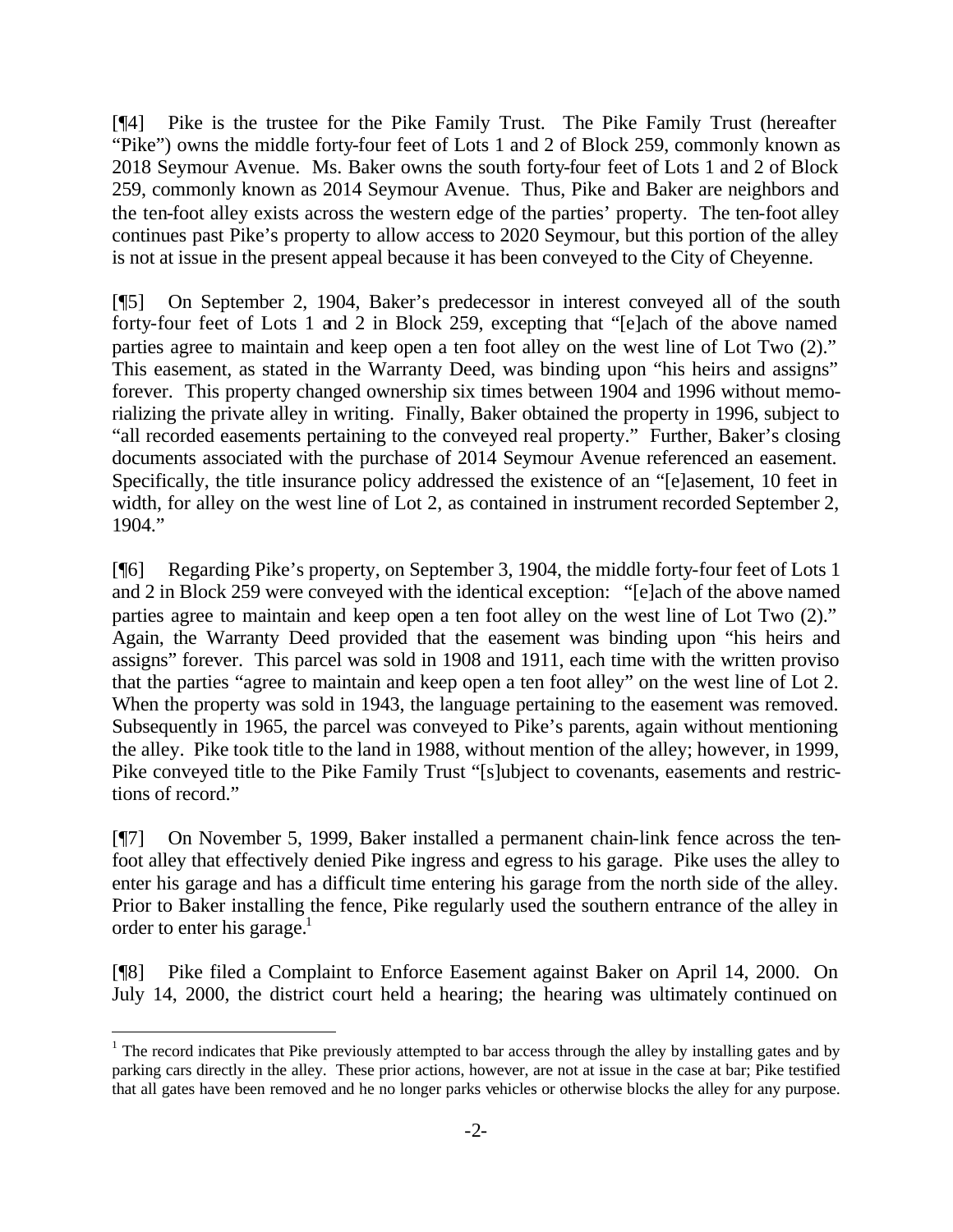August 31, 2000, due to concerns over Mr. Pike's health. On September 8, 2000, the Honorable Judge Kalokathis issued a decision letter finding in favor of Pike as to the easement issue and filed an "Order Enforcing Easement" on October 2, 2000. This timely appeal followed.

#### *STANDARD OF REVIEW*

[¶9] "The factual findings of a judge are subject to a broader scope of review than a jury verdict, and the appellate court may examine all of the properly admissible evidence in the record." *R.C.R., Inc. v. Rainbow Canyon, Inc*., 978 P.2d 581, 586 (Wyo. 1999) (citing *Hopper v. All Pet Animal Clinic, Inc*., 861 P.2d 531, 538 (Wyo. 1993))*.* The findings of fact made by the district court will not be set aside unless clearly erroneous. *Hopper*, 861 P.2d at 538*.* The district court's conclusions of law are not binding on the reviewing court and are reviewed *de novo*. *Id.*; *Powder River Oil Co. v. Powder River Petroleum Corp.*, 830 P.2d 403, 407 (Wyo. 1992)*.* Finally, the meaning of an easement will be derived from its language; if the language is not ambiguous and the intent of the parties can be determined, that should be done as a matter of law. *R.C.R.*, 978 P.2d at 586 (citing *Edgcomb v. Lower Valley Power & Light, Inc.*, 922 P.2d 850, 854 (Wyo. 1996)).

#### *DISCUSSION*

[¶10] The district court, while deciding in favor of the existence of an easement, failed to specify which type of easement existed on the disputed property. We now affirm the district court's decision, finding that the 1904 deeds created an appurtenant easement.

[¶11] Generally, an easement is a "nonpossessory interest in land of another." Jon W. Bruce and James W. Ely, Jr., *The Law of Easements and Licenses in Land* §1:1 (2001) (hereinafter *Bruce and Ely*). An easement grants the holder the right to a limited use or enjoyment over another's property. *Mueller v. Hoblyn*, 887 P.2d 500, 504 (Wyo. 1994). An easement differs from a license in that a license generally grants permission to do something on another's property. *Bruce and Ely* at §1:4. Since permission to do something can be easily rescinded, the landowner usually can terminate the license. *Id.* Alternatively, easements are generally irrevocable interests in land. *Id.*

[¶12] An easement is appurtenant "when the easement is created to benefit and does benefit the possessor of the land in his use of the land." *Weber v. Johnston Fuel Liners, Inc*., 519 P.2d 972, 975 (Wyo. 1974); *R.C.R.*, 978 P.2d at 586. This means that the easement must be created to benefit the owner of the easement as a possessor of a particular parcel of land. An easement is in gross "when it is not created to benefit or when it does not benefit the possessor of any tract of land in his use of it as such possessor. *Weber*, 519 P.2d at 975; *R.C.R*., 978 P.2d at 586. This means that the owner of the easement maintains ownership regardless of possession of any individual parcel of land. Finally, there is a strong preference to con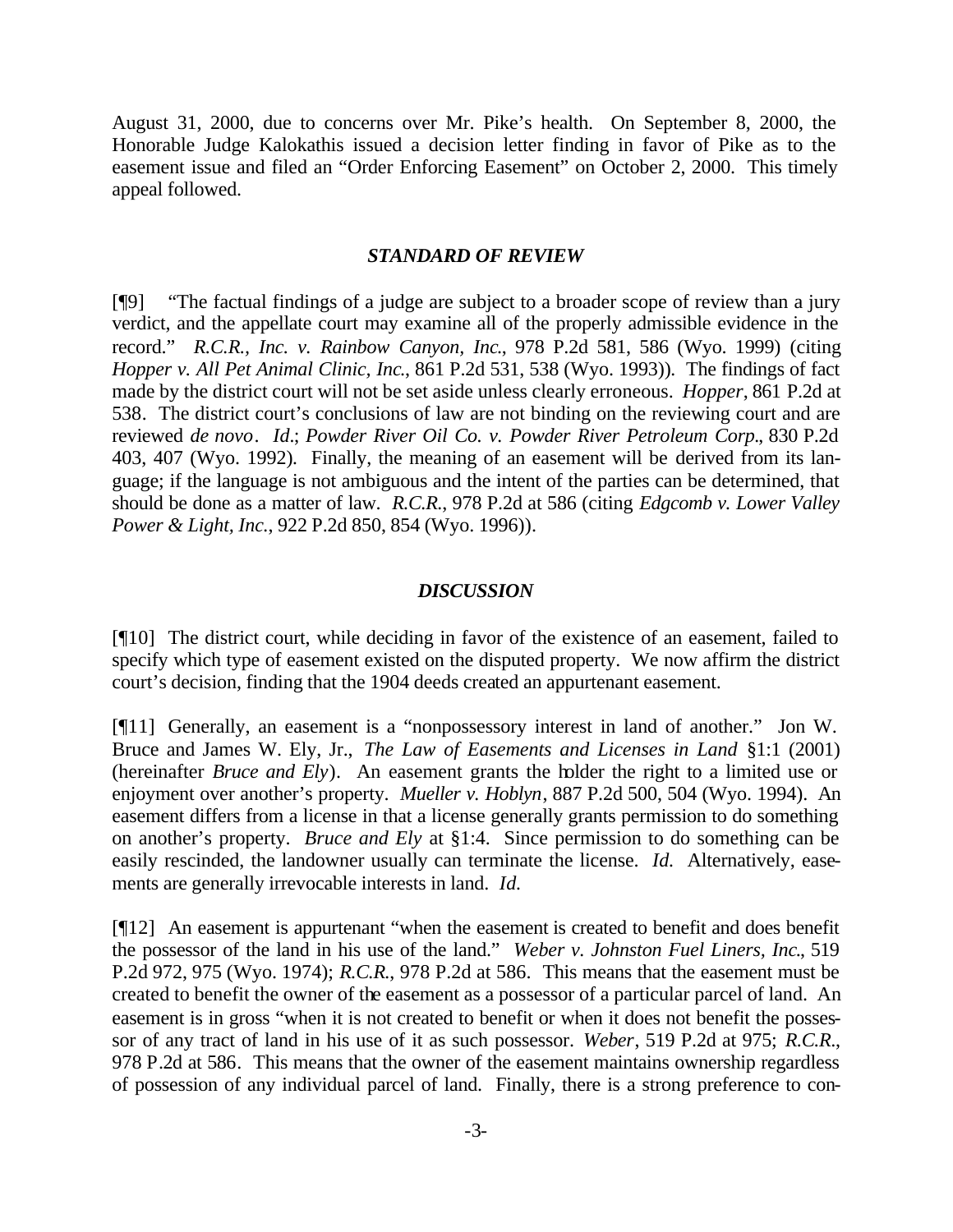strue an easement as appurtenant rather than in gross. *Delgue v. Curutchet*, 677 P.2d 208, 212 (Wyo. 1984) (citing *Weber*, 519 P.2d at 975).

[¶13] In *R.C.R.*, this court identified certain "badges" of appurtenant easements: whether the language indicates it was created to benefit a specific parcel of land; whether the easement creates a perpetual grant for ingress and egress; and whether the easement benefits the landowner in its use of the land and is not limited to a specific landowner. 978 P.2d at 586. In the instant case, 2018 Seymour Avenue was isolated from the city alley and without street access to the rear of the property. The 1904 deeds contain the language "agree to maintain and keep open a ten foot alley on the west line of Lot Two (2)." This indicates that the tenfoot alley was not created to benefit any particular person. Indeed, the easement allows ingress and egress to the rear portion of the property, thereby benefiting the easement owner as the possessor of that tract of land. The deeds further state that the easement is binding upon "his heirs and assigns" forever. This language indicates a perpetual grant for use of the property that is not limited to a specific landowner. Therefore, the 1904 deed language can reasonably be construed to create an easement appurtenant.

[¶14] "An easement appurtenant is transferred with possession of the dominant property even if it is not mentioned in the document of transfer." *R.C.R.*, 978 P.2d at 586 (quoting *Delgue*, 677 P.2d at 212). The 1904 deeds contain no language of limitation, rather they specify that the easement be binding upon "his heirs and assigns" forever. Thus, the ten-foot alleyway described in the 1904 deeds was an easement appurtenant that survived all subsequent transfers regardless of any subsequent deed.

[¶15] In 1914, this court decided a strikingly similar case in *Forde v. Libby*, 22 Wyo. 464, 143 P. 1190 (1914). As in the present appeal, the lots were realigned, isolating the middle forty-four feet from access to the alley or to the rear of the property. The parties orally agreed to maintain an alley, and subsequent improvements were made to the alley. The defendants attempted to close the alley, and the plaintiffs then sought to prohibit the defendants from obstructing the alleyway used by the plaintiffs to access their property. This court held "[t]he lots as rearranged were known and intended by the parties to be used for residence purposes without limit as to time, and it will be presumed that the parties intended the alley to be of as permanent a character as the use and occupancy of the lots." *Forde*, 143 P. at 1193.

[¶16] Appellant Baker distinguishes *Forde* on five distinct grounds. First, the owner of Lot 3, who was a party to the original agreement, claimed access to the *Forde* alley, whereas in the present appeal neither party was privy to the original agreement. Second, the defendant in *Forde* attempted to obstruct the alley even though his deed specifically identified the alley. Baker's deed, however, did not contain language specifically identifying the alley. Third, the *Forde* deed provided "a perpetual right of way of the owners for the time being, and their heirs and assigns." *Id.* at 1191. Baker's deed fails to identify and reserve a perpetual right for the alley. Fourth, the court in *Forde* relied on the fact that many improvements had been made and monies spent in reliance on the alley, whereas Pike failed to introduce evidence of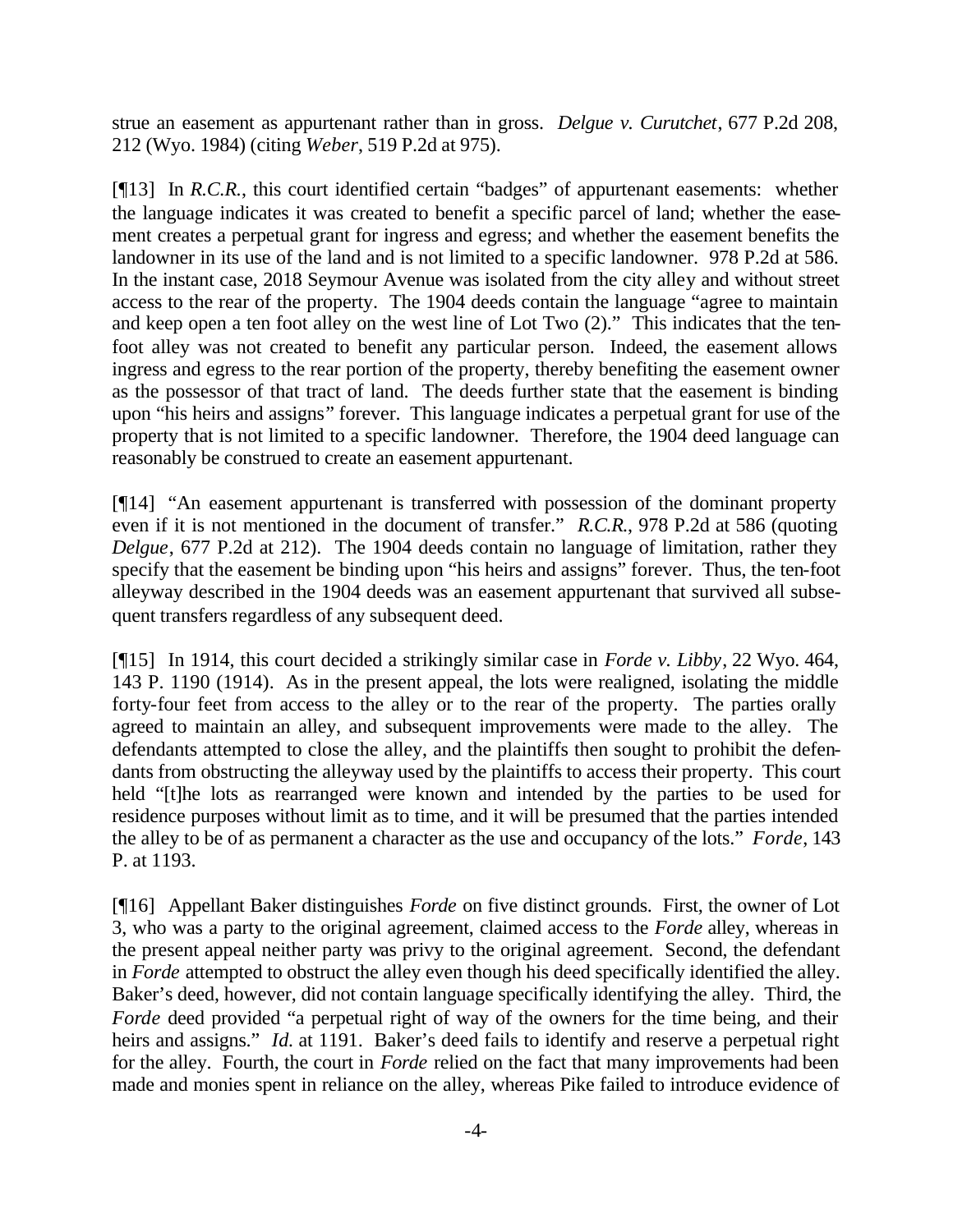any improvements made. Finally, the parties in *Forde* knew of the terms of the alley and were aware of the need for access for pulling coal. In the present appeal, no coal teams are currently required.

[¶17] As to Baker's first and third claims, the 1904 deeds stated that the easement be binding upon "his heirs and assigns" forever. Thus, the easement would be binding upon Baker and Pike, regardless of whether they were privy to the original agreement.

[¶18] Regarding Baker's second claim, while Baker's deed does not make specific mention of the easement, Baker took title to the land subject to "all recorded easements pertaining to the conveyed real property." Further, Baker's closing documents addressed an "[e]asement, 10 feet in width, for alley on the west line of Lot 2, as contained in instrument recorded September 2, 1904." Thus, while Baker's deed may not have contained specific language, Baker was on notice as to the existence of the private alley. Moreover, Baker testified that she knew that the easement existed at the time she took title to the property.

[¶19] As to Baker's fourth claim of lack of evidence that improvements have been made to the alley, Baker herself introduced evidence that monies were spent and improvements made in reliance on the alley. Indeed, the photos contained in the record show that the alley has been paved. As to Baker's claim that the current parties no longer require access to the alley for purposes of pulling coal, Pike uses the easement for ingress and egress to the rear portion of his property. As previously discussed, the language of the 1904 deeds created an easement appurtenant because the owner of the easement benefits as the possessor of the land the easement is not restricted to a certain owner of the land. Finally, "the scope of an easement is not limited to the uses contemplated to be made at the time of or immediately after its creation." *Edgcomb*, 922 P.2d at 857 (citing *Jones v. Edwards*, 347 P.2d 846, 848 (Ore. 1959)). Absent contrary intent, the uses are subject to adjustment logical with normal development of the properties. *Id.* Thus, Pike's current use of the property is reasonable, regardless of the uses originally foreseen by the parties creating the easement.

[¶20] Appellant then claims that the 1904 language created a license, and the question before the court is whether or not that license was revocable. In determining whether an easement or a license exists, the critical factor to consider is the parties' intent, identified by the manner in which the right was created, the nature of the right created, the duration of the right, the amount of consideration given for the right, and whether there is a reservation of power to revoke the right. *Bruce and Ely*, *supra*, at §1:5.

[¶21] In the current case, the easement was contained in the 1904 conveyance deeds. Since the property was isolated from the city alley, the easement was created to allow ingress and egress to the rear portion of the property. As to the nature of the right granted, the deeds require "[e]ach of the above named parties agree to *maintain* and keep open a ten foot alley." (Emphasis added.) Further, the deeds provided that the easement is binding upon not only